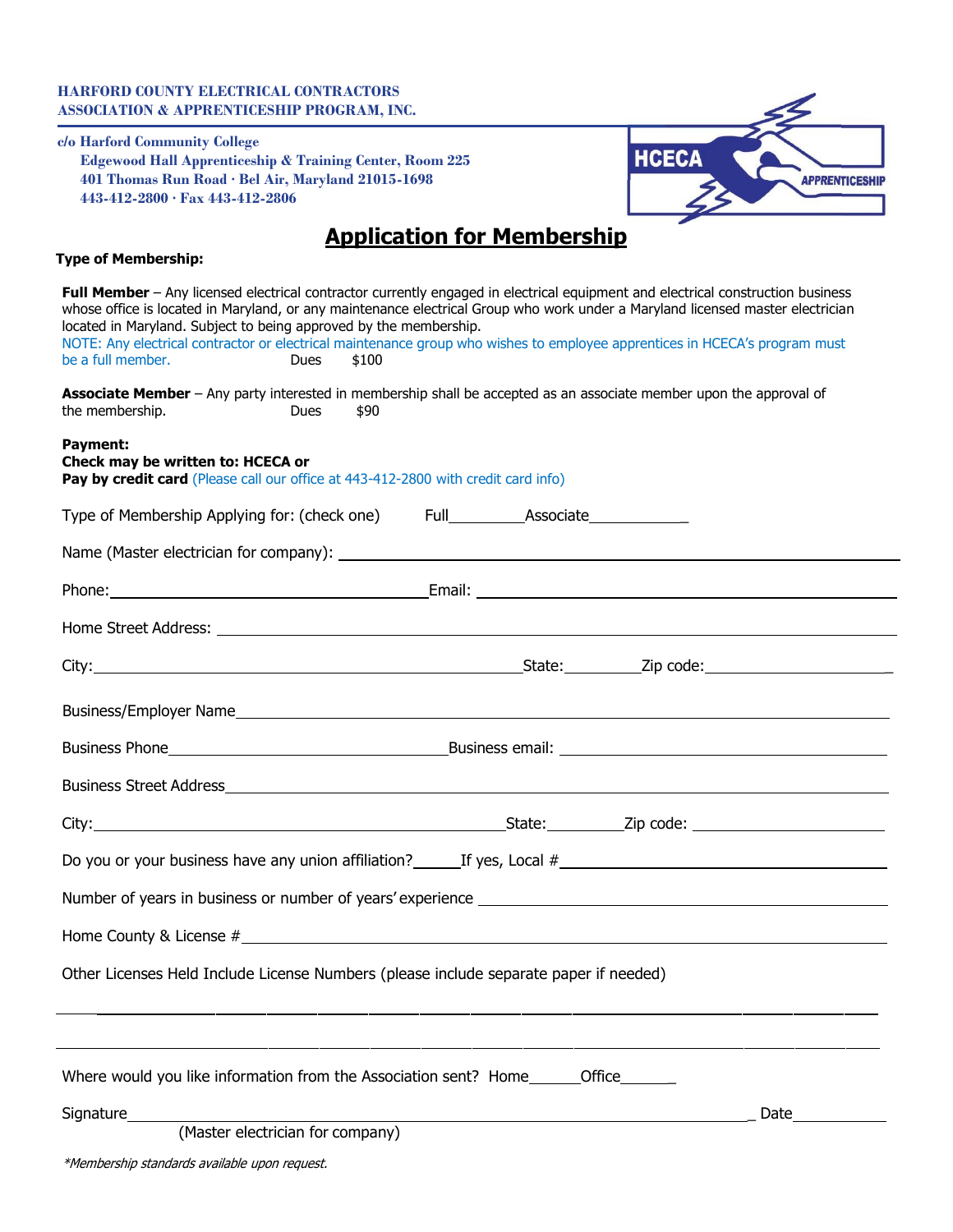## **EMPLOYER ACCEPTANCE AGREEMENT**

| THIS AGREEMENT, entered into on this<br>dav of                                                                                    | 20<br>, by and between the       |
|-----------------------------------------------------------------------------------------------------------------------------------|----------------------------------|
| HARFORD COUNTY ELECTRICAL CONTRACTORS ASSOCIATION                                                                                 | # 919, APPRENTICESHIP COMMITTEE, |
| registered and existing under and by virtue of the laws of the State of Maryland, hereinafter referred to as "THE COMMITTEE," and |                                  |

hereinafter referred to as *"THE PARTICIPATING EMPLOYER."*

#### **WITNESSETH**

# \_\_\_\_\_\_\_\_\_\_\_\_\_,a contractor/subcontractor,

#### WHEREAS, *THE COMMITTEE* agrees to represent the HARFORD COUNTY ELECTRICAL CONTRACTORS ASSOCIATION, *SPONSOR,* in carrying out the objectives of the *Apprenticeship* program; and

WHEREAS, the computation of the control of the control of the control of the control of the control of the control of the control of the control of the control of the control of the control of the control of the control of of the *APPRENTICESHIP STANDARDS,* and concurring in the advantages of a uniform program for the development of *Apprenticeship,* does hereby request acceptance as a *PARTICIPATING EMPLOYER.*

**NOW,** THEREFORE, in consideration of the premises, *THE COMMITTEE* agrees to accept the undersigned as a *PARTICIPATING EMPLOYER,*  under the provisions of the Group Non-Joint Apprenticeship Standards, with all attendant rights and benefits thereof, until cancelled voluntarily or revoked for good cause bythe Maryland Apprenticeship and Training Council.

#### *IT IS AGREED BETWEEN THE PARTIES,* AS FOLLOWS:

- 1. *THE APPRENTICESHIP COMMITTEE* agrees to:
	- a. Recruit, select and refer applicants who have been duly processed according to the approved selection procedure;
	- b. Register those apprentices selected and employed;
	- c. Advise *PARTICIPATING EMPLOYER* of any future amendments to the *Apprenticeship* program;
	- d. Maintain adequate records to ascertain compliance with rules and regulations;
	- e. Inform *PARTICIPATING EMPLOYER* as to the progress of their apprentice(s);
	- f. Submit a copy of this executed agreement to the Maryland Apprenticeship and Training Council.

#### 2. *THE PARTICIPATING EMPLOYER* agrees to:

- a. Employ and train apprentices in accordance with the rules, regulations and decisions of *THE APPRENTICESHIP COMMITTEE,* as established and operated under said Standards, and to conduct, operate and administer its responsibility to the *Apprenticeship* program in conformity with the Maryland State Plan for Equal Employment Opportunity in Apprenticeship;
- *b.* Advise *THE APPRENTICESHIP COMMITTEE* of its desire for apprentices and accept for employment apprentices who have been referred by *THECOMMITTEE;*
- c. Maintain records as *THE COMMITTEE* may require, and inform *THE COMMITTEE* as to the progress of the apprentice(s), on the job;
- d. Meet all financial obligations to *THE APPRENTICESHIP COMMITTEE,* for each apprentice indentured; and
- *e.* Forward information as to the journeypersonand apprentice composition and average journeyperson's wage rate, to *THE COMMITTEE,* as required.

*IN WITNESS* WHEREOF, *THE APPRENTICESHIP COMMITTEE* and *THE PARTICIPATING EMPLOYER,* have caused these presents to be executed in their behalf, on the day and year first above written.

| THE APPRENTICESHIP COMMITTEE                                                                                                                       | <b>THE PARTICIPATING EMPLOYER</b>                  |         |
|----------------------------------------------------------------------------------------------------------------------------------------------------|----------------------------------------------------|---------|
| Bv                                                                                                                                                 | By                                                 |         |
|                                                                                                                                                    | (SIGNATURE>                                        | (TITLE) |
| Apprenticeship Coordinator                                                                                                                         |                                                    |         |
| (TITLE)                                                                                                                                            | (COMPANY ADDRESS)                                  |         |
|                                                                                                                                                    |                                                    |         |
|                                                                                                                                                    | (CITY, STATE)                                      | (ZIP)   |
|                                                                                                                                                    |                                                    |         |
| A copy of this agreement shall be submitted to the Maryland Apprenticeship and Training Council for their records immediately upon signing hereof. |                                                    |         |
| <b>MD Council</b>                                                                                                                                  | <b>Participating Employer</b><br>Sponsor<br>B.A.T. |         |
|                                                                                                                                                    |                                                    |         |